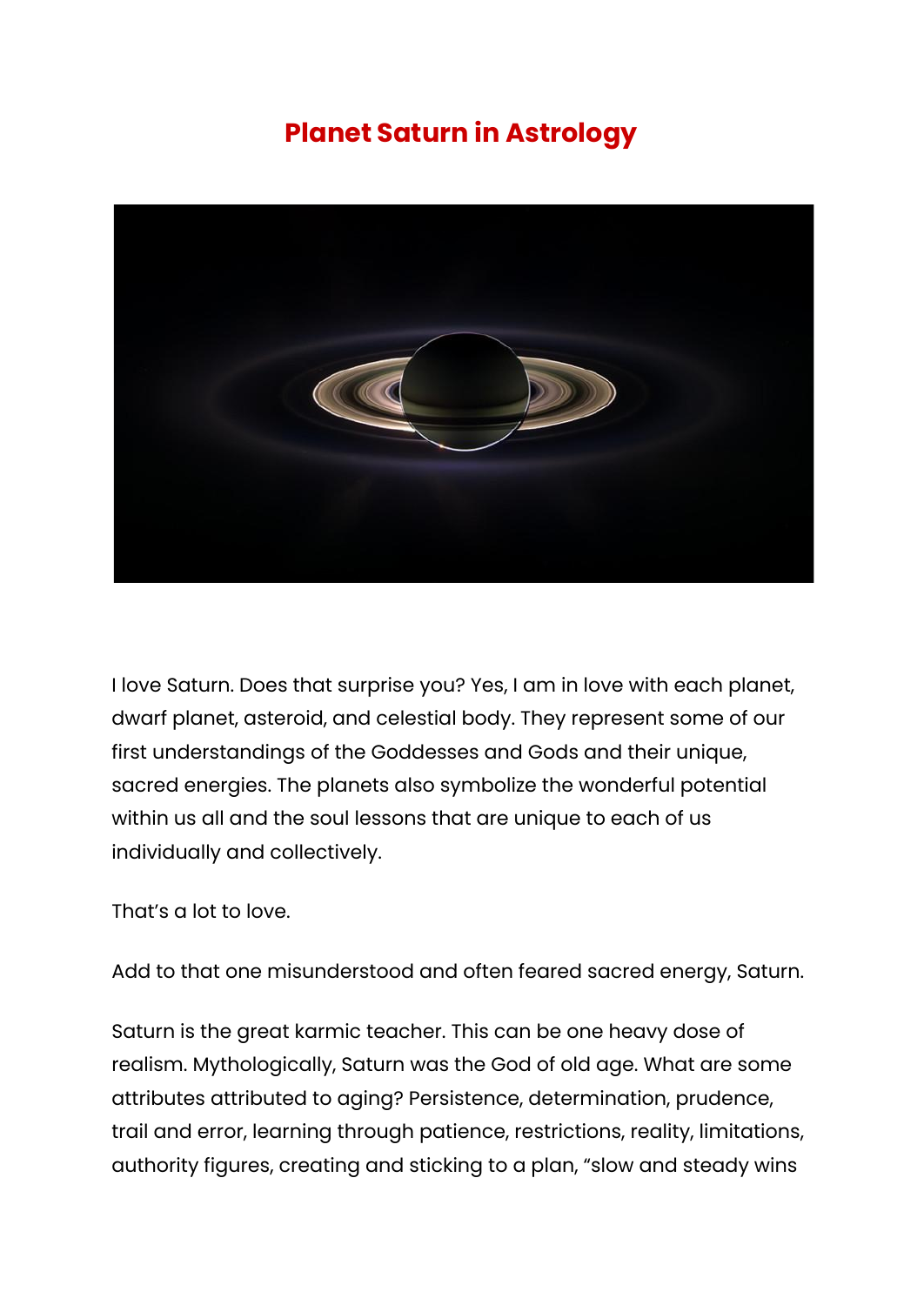the race", healing our fears, and ultimately, through your own successes, failures, and experiences, wisdom and self-respect.

Some astrologers see Saturn as a vice, but I think it depends on how you have dealt with Saturn all along. In a person's chart, Saturn can represent heavy karma you are here to work out in this lifetime, your Achilles heel, where we want to be respected, and the area of life that we get a chance to gain tremendous self-respect by over-coming fear.

That is sacred energy.

What I have found is that, wherever Saturn finds itself in your natal chart, yes, we feel restriction and all the heaviness already mentioned. But on a soul level, we know that our most valuable lessons and most significant growth will be found in that direction. On a soul level, we feel compelled to pursue the lessons of the area and sign our Saturn is in over this lifetime. Where Saturn is visiting via transit in our Natal, Solar, or Solar Return chart, we find ourselves attracting and actively pursuing lessons in that area. If you have always shown responsibility and maturity in that area, then Saturn can bring tangible rewards. If, like most of us, you have been learning as you go, then Saturn can bring hard realism that can knock us off our feet. But we are compelled to learn. We persist even when we would rather escape. By the end of the transit, the rewards start showing up, and truly become evident shortly after Saturn has left that part of our sky.

What I love most about Saturn is that he shows us who we really are in the cold, harsh, and inescapable light of reality. Who we are demonstrating, who we are actualizing, who we are indicative of through our actions, words, and even thoughts in the world on the most practical, everyday level. They say faith without works is dead, and it is in the works, or our everyday actions, that we show ourselves and show the world who we really are. As such, Saturn then represents our legacy